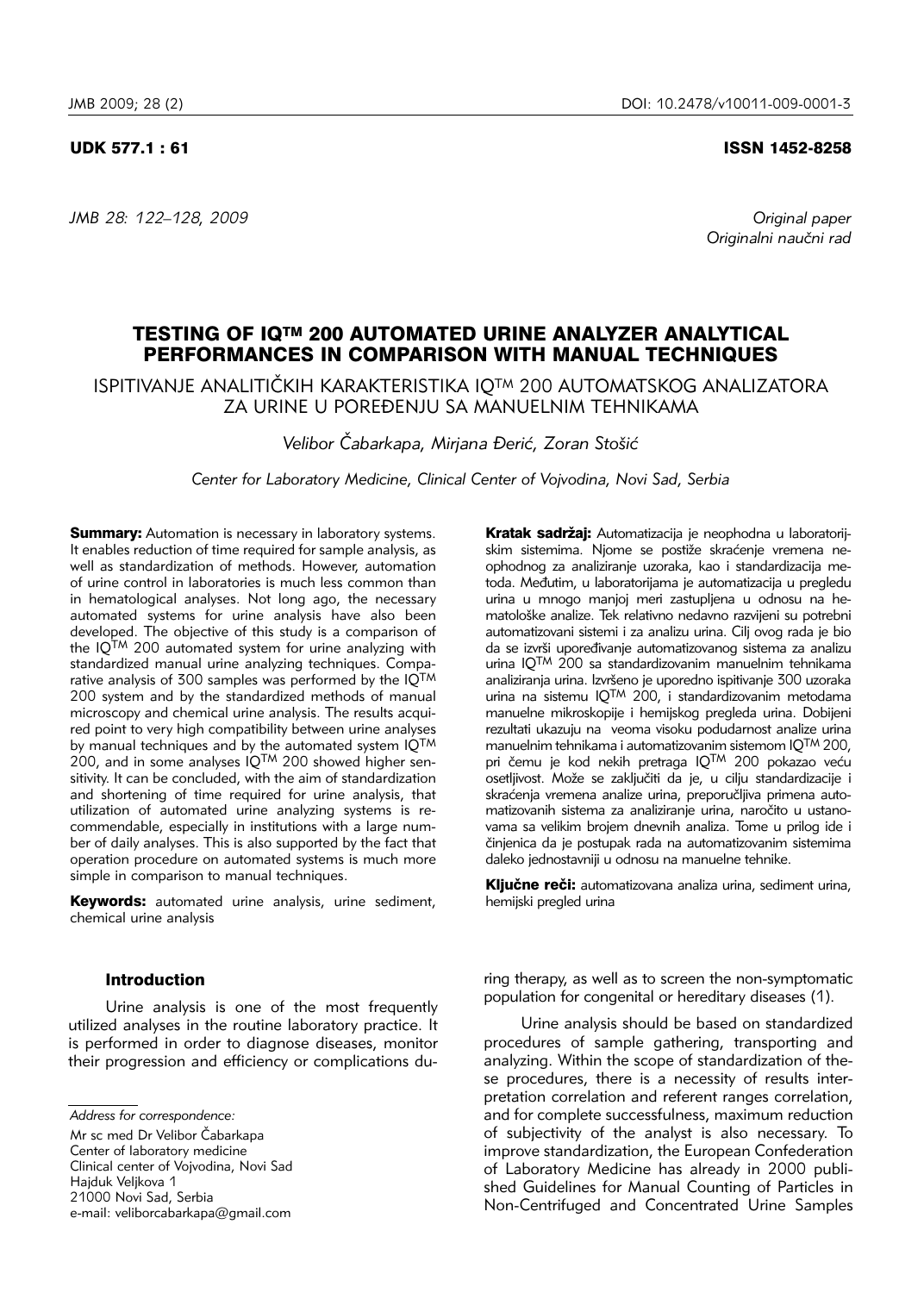$(2)$ . However, the need for updating this diagnostic procedure and utilization of automation as a basic conception of laboratory practice resulted in the development of first automated systems for urine analysis. From the moment of emergence of the first automated urine analyzers, such as Yellow IRIS, with its operation based upon the principle of microscopic particle identification (3), then Sysmex UA series based upon the principle of effluent cytometry (4) and other systems based upon the principle of effluent cytometry (5), newer and more modern urine analyzers have been developed. Amongst them is the IQTM 200 automated urine analyzing system. This system has incorporated the  $IQ^{TM}$  200 automated microscopic urine analyzer and AUTION MAX AX-4280 automated chemical urine analyzer, in order to obtain complete integration of microscopic and chemical urine analyses.

The objective of this paper is to perform the analytical evaluation of IQTM 200 system in relation to the standardized microscopic urine sediment analysis, as well as the standardized chemical urine analysis.

# Materials and Methods

By the IQ<sup>TM</sup> 200 system (IRIS, USA and ARKRAY, Japan) and the standard procedures of manual microscopy and chemical urine analysis (by Multistix sticks for urine chemical analysis), 300 sam ples, received in the Laboratory for Renal Pathological Physiology, Clinical Center of Vojvodina in Novi Sad in the period between 7–11 of July 2008, were analyzed comparatively. The samples were analyzed not later than two hours after receipt. For analysis performed by the  $IO^{TM}$  200 system, 4 mL of native, non-centrifuged urine was sufficient.

The urine samples were first analyzed by the IQTM 200 system, and then the chemical analysis was performed by a standardized manual procedure, after which the urine samples were centrifuged and prepared by standardized procedure for manual microscopy. All elements of chemical examination were compared, such as: glucose, proteins, bilirubin, urobilinogen, pH, ketones, nitrites, pus (leukocytes), specific gravity and blood (hemoglobin). The only difference in the report was the following one: on standardized sticks for chemical analysis (Multistix, Bayer, Germany) the name of an item was hemoglobin, while in the IQTM 200 system, the same item was indicated as blood*.* Furthermore, the automated system chemical analysis reports contain items like color and appearance, readout of which is performed with the naked eye in the manual procedure. Certain elements of urine sediment separated by manual microscopy were also compared to those analyzed by the IQ200 system: erythrocytes, leukocytes, crystals and cylinders. The samples containing on average 1–3 erythrocytes and up to 5 leukocytes in one field of view (frame) were considered as regular findings by manual microscopy.

Chemical analysis by manual procedure was performed with Multistix sticks, and the urine samples were poured into plastic test tubes and prepared for microscopic analysis as per the following conditions:



**Figure 1** IQ<sup>TM</sup> 200 – Architecture of the system (combination of IQ200 and AX-4280 analyzers).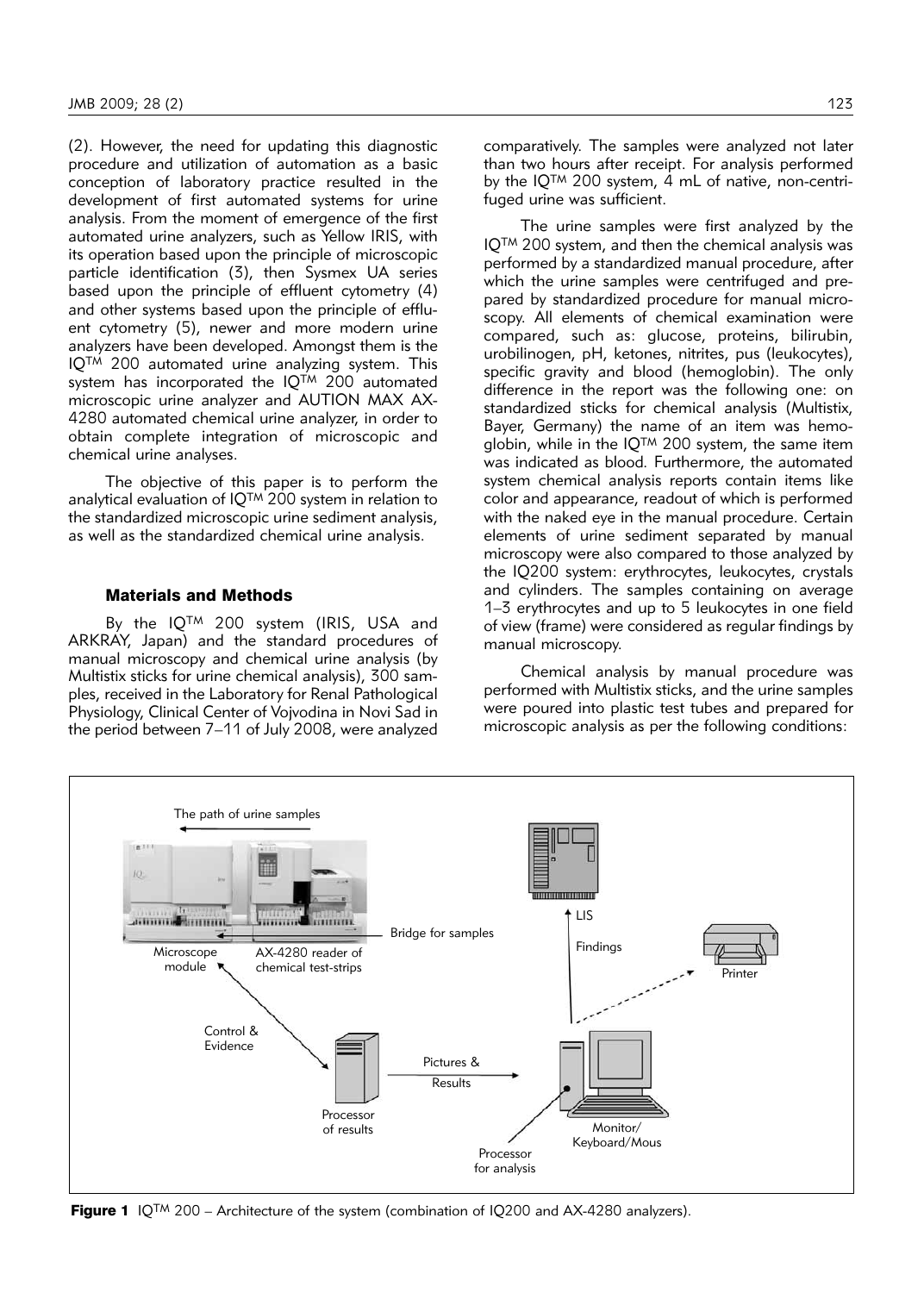- a) urine volume –10 mL
- b) centrifuging period 5 minutes
- c) centrifuging velocity 4000 r/min
- d) volume of urine sediment 0.5 mL
- e) volume of urine sediment for microscopy 10 mL
- f) covering glass  $-18 \times 18$  mm.

Ten frames with high magnification (400) were examined, after which the medium value of particles found per one frame was calculated. This value was then compared to the results obtained by the IQTM 200 system, by comparing whether the increase of a certain element in a sediment analyzed by the manual method (positive result) corresponds to any increase of the same element analyzed by the IQTM 200 system. Although there is a formula for conversion of the number of cells in one frame to the number of cells in mL (6), it was not used in this study.

# IQTM 200 *Urine analyzing system*

IQ<sup>™</sup> 200 is a completely automated urine analyzing system. It is composed of 4 modules, interconnected with communication cables (*Figure 1*):

• IQ200 microscope module

• Processor for analysis with monitor, keyboard and mouse

- Processor for results
- AX-4280 chemical module.

The IQ200 can also be utilized as an independent unit for microscopic analyses of urine sediments, or in combination with a chemical module.

The IQ200 microscope module automatically identifies and processes the samples in test tubes and stands, having 10 positions (IQ200 Automated Urine Microscopy Analyzer Operators manual-Rev C 06/2004). The stands with test tubes can be positioned directly in the IQ200 microscope analyzer, or they can be transferred automatically from AX-4280 across the bridge connecting the chemical and microscope component of the system. The microscope analyzer is composed of a microscope, a digital ca-

mera CCD and a flow cell. The aspirated sample (aspiration volume is 0.9 mL) is represented in the microscope objective, where this sample is surrounded by lamina. Lamina is an isotonic solution containing appropriate flow stabilizers, bacteriostatic and fungicidal ingredients and stabilizers. Its role is to provide a laminar, uniform flow of a sample and to enable the optimal position of all sample particles for their further analysis. CCD digital camera is connected to the microscope, shooting 500 shots per one sample, with regard to the fact that each field of vision is alighted by a stroboscopic light bulb (*Figure 2*).

The resulting shots are digitalized and transferred into a computer for analysis (AP-analysis processor). Shots of certain particles are distinguished in each picture and by the APR – auto particle recognition program, which is practically a neural network programmed for recognition of urine elements, the characteristics of each element can be recognized. Those specific characteristics analyzed for each isolated element are: size, contrast, shape and structure, whereby each characteristic is analyzed by a series of specific algorithms transformed into numerical values. In case the identification probability for a certain element is below 90% accuracy, that element is placed in the unclassified category. Otherwise, the recognized elements are classified in 12 categories: erythrocytes, leukocytes, clusters of leukocytes, hyaline cylinders, unclassified cylinders, laminated epithelial cells, other epithelial cells, bacteria, fungi, crystals, mucus and sperm. Particles sized below 3 mm are classified as »total small particles« and positioned on the screen as number of particles/mL. By prolonging the sampling time prior to analysis, this number increases. Concentration of particles is calculated based upon the number of shots and sample volume.

Quality control of analyzer's performance is carried out by monthly calibration of the analyzer, and then by positive (803–1203 particles/mL) and negative control (0–20 particles/mL), on a daily basis, prior to urine sample analysis. Each day, but also after analyzing highly concentrated samples, control of sharpness of the flow cell central part (focus) to which the microscope is directed is also necessary.



Figure 2 Digital shooting and analysis of pictures in flow cell (method of analysis of microscope module).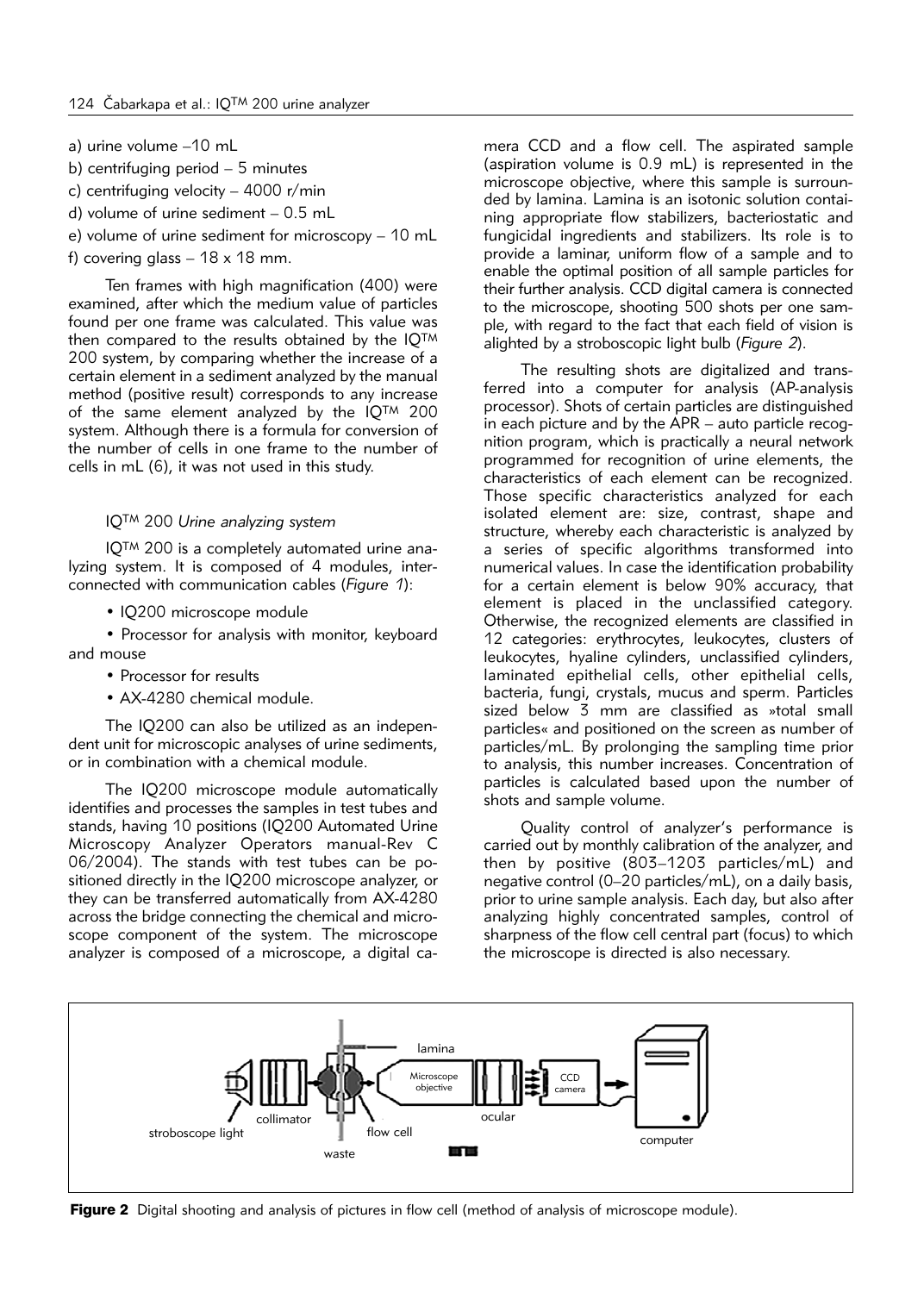*AX-4280* is a chemical module for urine analysis in the scope of IQTM 200 system, which is extremely simple to use because, after positioning the sample into the stand, it is only required to insert the sticks in the drum of the instrument, and press the START button (Aution Max-4280 operating manual, Arkray, Kyoto, Japan). The pipette aspirates the sample, agitates it and automatically distributes the drops on the test sticks. Capacity of the cylinder is 200 sticks, however, it is recommended to insert the number of sticks that corresponds to the required number of analyses. The only sticks that can be utilized are Aution sticks (Arkray, the Netherlands) packed by 100 pieces. These sticks do not contain the vitamin C option, thus, in order to evidence possible faulty results of erythrocyturia and leukocyturia, which is the most frequent interference, apart from these sticks, the sticks containing this option are also necessary. Minimum volume of urine required for chemical analysis is 2 mL (aspirating volume is 0.95 mL), but due to its passing through the connecting bridge to reach the microscope module, pouring minimum 4 mL of urine is recommended. The measurement methods are the following: Test Strip–Dual (single) Wavelength Reflectance Method, Specific Gravity-Refractive Index Method, Color-Four Wavelength Reflectance Method, and Turbidity-Transparency Index Method. Quality control is performed monthly, with two control sticks in the range of high and low values.

# *Analytic evaluation of IQ200 microscope analyzer*

For an analytical evaluation of the IQTM 200 system microscope module, the following tests were performed: inaccuracy test in series, »day-after-day«

inaccuracy, (reproducibility), accuracy and linearity, by using erythrocyte suspension in various concentration ranges.

# *Statistical methods*

Statistical analysis, descriptive statistics and coefficient of correlation (7), were performed using Microsoft Office Excel program package 2003. Results are expressed as mean  $(\bar{x})$  + SD, and the coefficient of variation (CV) (8).

# **Results**

#### *Inaccuracy of the microscope module*

Inaccuracy in series was determined in ten measurements of fixed erythrocytes suspension in clean solution as a negative control (0 particles/mL; part number  $475-0058$  lot.  $344-07$ ), and as a positive control (1000 particles/mL; part number 475–0046 lot. 344–07), which were delivered by the manufacturer, as well as of concentration range obtained by mixing equivalent parts of negative and positive controls (theoretical concentration 500 particles/mL).

A »day-after-day« inaccuracy measurement was carried out in the period of 10 days, also by using a negative (0 particles/mL) and a positive control (1000 particles/mL).

Inaccuracy of the microscope module is represented in *Table I*. The largest CV in both cases is in the low control range.

| Declaration values<br>(particles number/ $\mu$ L) | Within-run imprecision<br>$(n = 10$ samples) |           |      | Imprecision between-day<br>$(n = 10$ samples) |          |           |      |      |
|---------------------------------------------------|----------------------------------------------|-----------|------|-----------------------------------------------|----------|-----------|------|------|
|                                                   | Range                                        | $\bar{x}$ | SD   | CV%                                           | Range    | $\bar{x}$ | SD   | CV%  |
| 0                                                 | $1 - 7$                                      | 3.4       | 2.54 | 74.1                                          | $0 - 9$  | 4         | 3.3  | 84.5 |
| 500                                               | 485–524                                      | 508.9     | 14.6 | 2.8                                           | 495-508  | 504.1     | 4.1  | 0.8  |
| 1000                                              | 904–1013                                     | 957.2     | 41.1 | 4.2                                           | 957-1086 | 1006.2    | 44.1 | 4.3  |

**Table I** Within-run and between-day imprecision for the microscopic analyzer Iris IQ200.

Table II Comparison between the number of erythrocytes and leukocytes in urine with manual and automatic microscopy.

| Number of samples with:            |                   | Erythrocytes         | Leukocytes        |                      |  |  |
|------------------------------------|-------------------|----------------------|-------------------|----------------------|--|--|
|                                    | Manual microscopy | Automatic microscopy | Manual microscopy | Automatic microscopy |  |  |
| Registered presence<br>of elements | 255 (85 %)        | 290 (96.6 %)*        | 289 (96.3 %)      | 295 (98.3 %)         |  |  |
| Pathological values                | 98 (32.6 %)       | 100(33.3%)           | 76 (25.3 %)       | 126 (42 %)**         |  |  |

Legend: \*p<0.05, \*\* p<0.01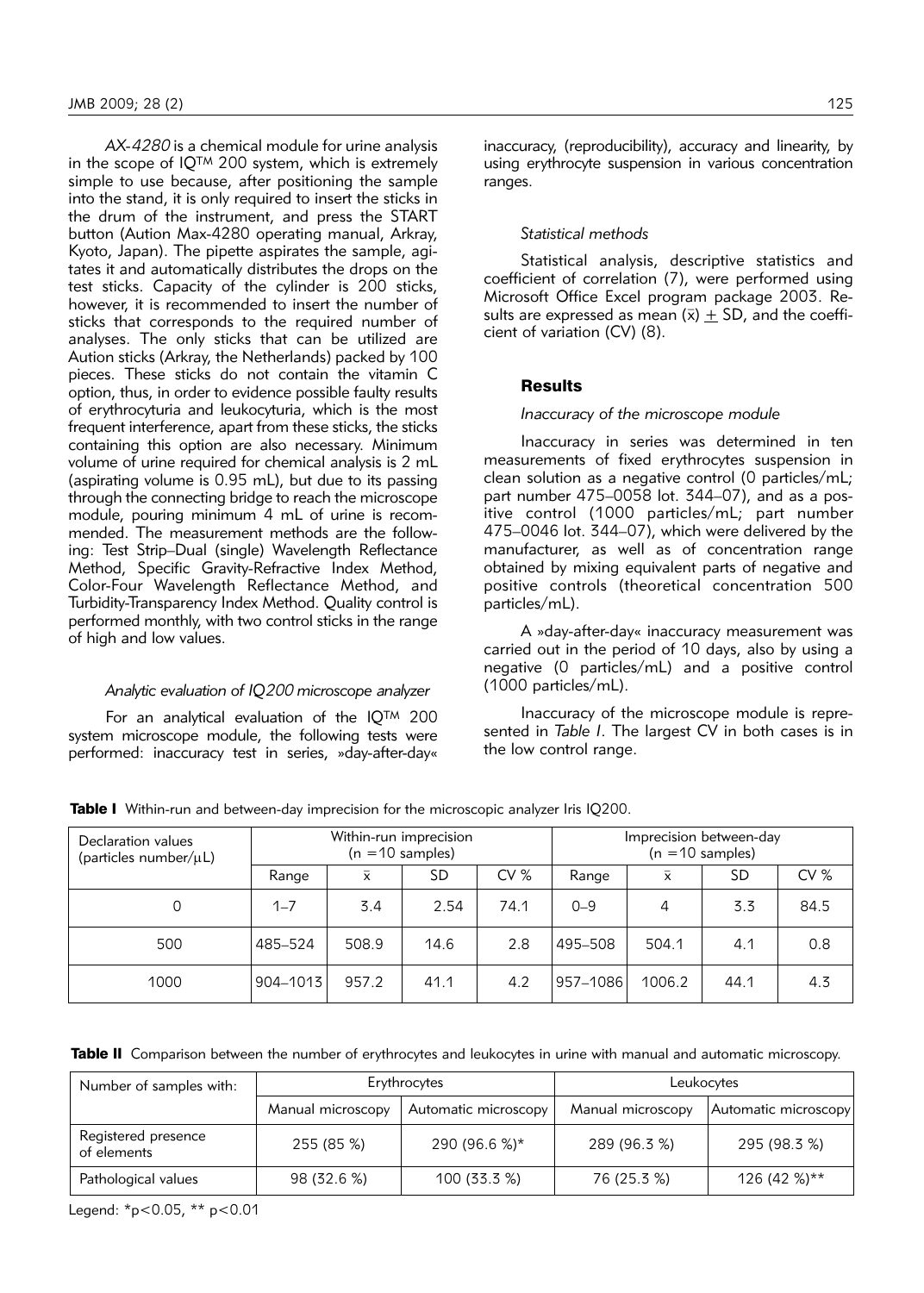#### *Linearity of the microscope module*

Linearity was determined by using the original suspension of fixed erythrocytes in solution without any other particles. Linearity testing was carried out in five concentration ranges: 0, 250, 500, 750, 1000 particles/mL, prepared as follows: Negative control ready for application (part number 475–0058 lot. 344–07), number of particles =  $0/\mu$ L; Concentration 1 (7.5 mL negative control and 2.5 mL positive con trol), number of particles =  $250/\mu$ L; Concentration 2 (5 mL negative control and 5 mL positive control), number of particles =  $500/\mu$ L; Concentration 3 (2.5) mL negative control and 7.5 mL positive control), number of particles =  $750/\mu$ L; Positive control ready for application (part number 475–0046 lot. 344–07), number of particles =  $1000/\mu$ L.

After testing 5 concentration ranges, the declared linearity limit for erythrocyte suspension up to 1000 particles/mL has been confirmed. The obtained values represented: for concentration 1 (250 particles /mL) 98% of theoretical values, for concentration 2 (500 particles/ $\mu$ L) 97.2% of theoretical values, for concentration  $\overline{5}$  (750 particles/ $\mu$ L) 98.5% of theoretical values and for positive control 98.4% of the declared values.

#### *Comparative testing of manual microscopy and the microscope analyzer IQ200*

# Erythrocytes and leukocytes

The results for erythrocytes and leukocytes are represented in *Table II*. By automated microscopy, the presence of erythrocytes and pathological values of leukocytes in urine were detected in a significantly higher percentage.

#### Cylinders and crystals

By manual microscopy, among 300 samples, the presence of crystals was detected in 26 samples and the presence of cylinders in 20 samples, while by automated microscopy the presence of crystals was detected in 20 samples and the presence of cylinders in 15 samples.

*Comparative testing of chemical analyses carried out with Multistix sticks and with the chemical analyzer AX-4280*

The results obtained by comparative testing of urine chemical analyses performed by Multistix sticks and by an AX-4280 analyzer are presented in *Table III*.

Except for nitrites, by the automated system chemical module some more positive findings were detected, although insignificantly, than by using Multistix sticks. By visual control of urine, in 176 samples the alteration of appearance was obvious, and AX-4280 demonstrated this alteration only in 65

| <b>Table III</b> Urine chemical examination with Multistix sticks |  |  |
|-------------------------------------------------------------------|--|--|
| and AX-4280 chemical module of the system IQTM 200 -              |  |  |
| review of positive results.                                       |  |  |

| ltem               | Multistix sticks | AX-4280      |  |
|--------------------|------------------|--------------|--|
| Glucose            | 11 $(3.6\%)$     | 22 (7.2 %)   |  |
| Protein            | 104              | 112 (37.3 %) |  |
| <b>Bilirubin</b>   | 3 (1 %)          | 6(2%)        |  |
| Urobilinogen       | 14 (4.6 %)       | 28 (9.3 %)   |  |
| Nitrite            | 22 (7.2%)        | 9(3%)        |  |
| Pus (Leukocytes)   | 61 (20.3 %)      | 71 (23.6 %)  |  |
| Ketones            | 28 (9.3 %)       | 32 (10.6 %)  |  |
| Blood (hemoglobin) | 85 (28.3 %)      | 89 (29.6 %)  |  |

Table IV Comparison between pH and specific gravity using Multistix sticks and AX-4280 chemical module.

|                     | Multistix<br>$(\bar{x} \pm SD)$ | AX-4280<br>$(\bar{x} \pm SD)$ | Coefficient of<br>correlation (r) |
|---------------------|---------------------------------|-------------------------------|-----------------------------------|
| pН                  | $5.6 \pm 0.81$                  |                               | $5.92 \pm 0.71$ 0.63; p < 0.001   |
| Specific<br>gravity | $1022.5 \pm 6.1$                | $1020.2 \pm 9.7$              | 0.32; p<0.01                      |

samples, while discrepancies in urine color determined by visual checkup and automated control occur red in 22 cases.

Results obtained by comparative testing of urine specific gravity and pH value are presented in *Table IV*. By comparison of the pH value results, higher correlation rate was obtained than in the case of specific gravity.

#### **Discussion**

In hospital institutions there is a frequent problem of prompt delivery of the first morning urine samples from certain clinics. Therefore, the recommended time of 2 hours (9), during which the urine analysis should be carried out, is exceeded in numerous cases. The samples in this study were analyzed within 2 hours from receipt of material.

The »day-after-day« inaccuracy is highest in the negative control range, where the expected value is 0 particles/mL with deviation up to 20 particles/mL, which influences the high CV. On the contrary, for ranges determined by the values 500 and 1000 particles/mL low CV was obtained (2.8–4.2, i.e. 0.8–4.3). Similar data were obtained in the study prepared by Lamchiagdhase and al. (10), where the CV in the »day-after-day« inaccuracy testing in the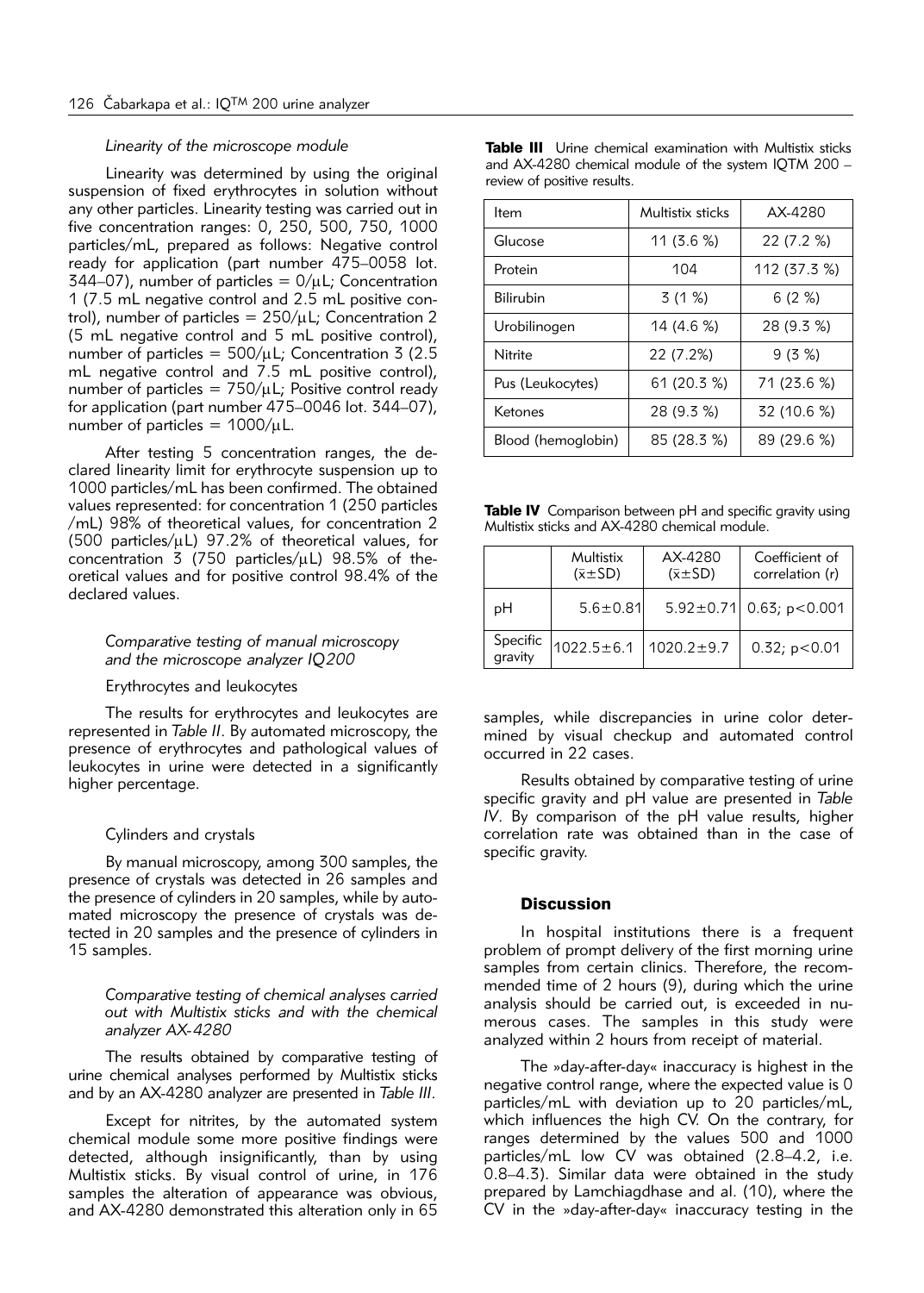

Figure 3 Illustration of leukocytes (A) and dysmorphic erythrocytes (B) in urine – IQ200 microscope module.

case of negative control was 61.6% (range 1-4 particles/mL), i.e. in the case of positive control 6.4% (range 855–117 particles/mL). Also in the study prepared by Wah et al. (11) CV value was »day-afterday« from 3–45%, i.e. within the series 3.3–19%.

For all the analyzed concentration ranges, the values were 97.2%–98.5%, which practically confirms the linearity specified by the manufacturer – up to 1000 particles/mL. In the study prepared by Sikirica et al. (6), these values were ranging between 98–100%. This points to the fact that all samples with the number of particles above 1000/mL should be diluted in order to avoid overlapping of this large number of particles within one frame and consequently, incorrect categorizing. Furthermore, dilution of samples for microscopic analysis should also be necessary in cases when high concentration of certain substances (ex. glucose, proteins, etc.), is determined by chemical analysis

It has been observed that for erythrocytes and leukocytes analyzed by automated microscopy more findings are detected with the presence of these two sediment elements, as well as a higher number of pathological findings, especially for leukocytes (*Figure 3A*). This points to the advantages of automated microscopy in comparison to manual microscopy, probably due to the fact that no previous centrifuging is required, which causes disintegration of these elements. The majority of pathological leukocyte findings determined by automated microscopy, but not by manual microscopy, were boundary values (6–10/mL). Analogously with the other users of this system (6, 11), it was also noticed in this research that the analyzer categorizes the calcium oxalate crystals as erythrocytes, which was not the case with fungi. It can also happen, although rarely, that the urine acid crystals are categorized as leukocytes by the analyzer. Therefore, it is necessary to verify every finding by controlling each category separately, when there is a possibility to transfer the inaccurately categorized elements into the appropriate category.

Until recently, automated urine analyzers did not have the possibility to categorize dysmorphic erythrocytes. However, through constant improvement of technical characteristics by manufacturers, this possibility has also been introduced, registering the dysmorphic erythrocytes (*Figure 3B*) as a percentage of the total number of erythrocytes.

The analyzer recognizes cylinders as hyalines and unclassified cylinders. Therefore, it is necessary to control the category of unclassified cylinders, but also the category of artifacts, and then state in comments (which the operator can introduce in the finding by keyboard) the type of distinguished cylinders. Although hyaline casts are translucent, and some might have been missed by the reader, leading to falsely low cast counts (11), no advances were noticed for IQ200 in cylinders' readout in comparison to manual microscopy. Also, no better readout of crystals was noticed for IQ200 in comparison to manual microscopy. The reason is probably in the fact that IQ200 assorts crystals in some other categories, when it is necessary to perform checkup and transfer of crystals into the right category.

Fungi are relatively well recognized by the analyzer; while among bacteria the recognition of cocci type is more difficult, which is also generally the identification problem with manual microscopy.

The results obtained by a comparative analysis of Multistix sticks and AX-4280 mostly manifested satisfactory compatibility. Testing pH value provides remarkable correlation (r=0.63, p<0.001), as well as testing specific gravity, but to a somewhat lower degree  $(r=0.32, p<0.01)$ . Values obtained by chemical analysis with AX-4280 can be represented quantitatively or semi-quantitatively. The semi-quan titative method is apparently more acceptable because of the existence of some cases with discrepancies in numerical values in microscopic and chemical analyses (usually in the category of leukocytes and erythrocytes), which can confuse the interpreter of findings. Moreover, in some cases the chemical